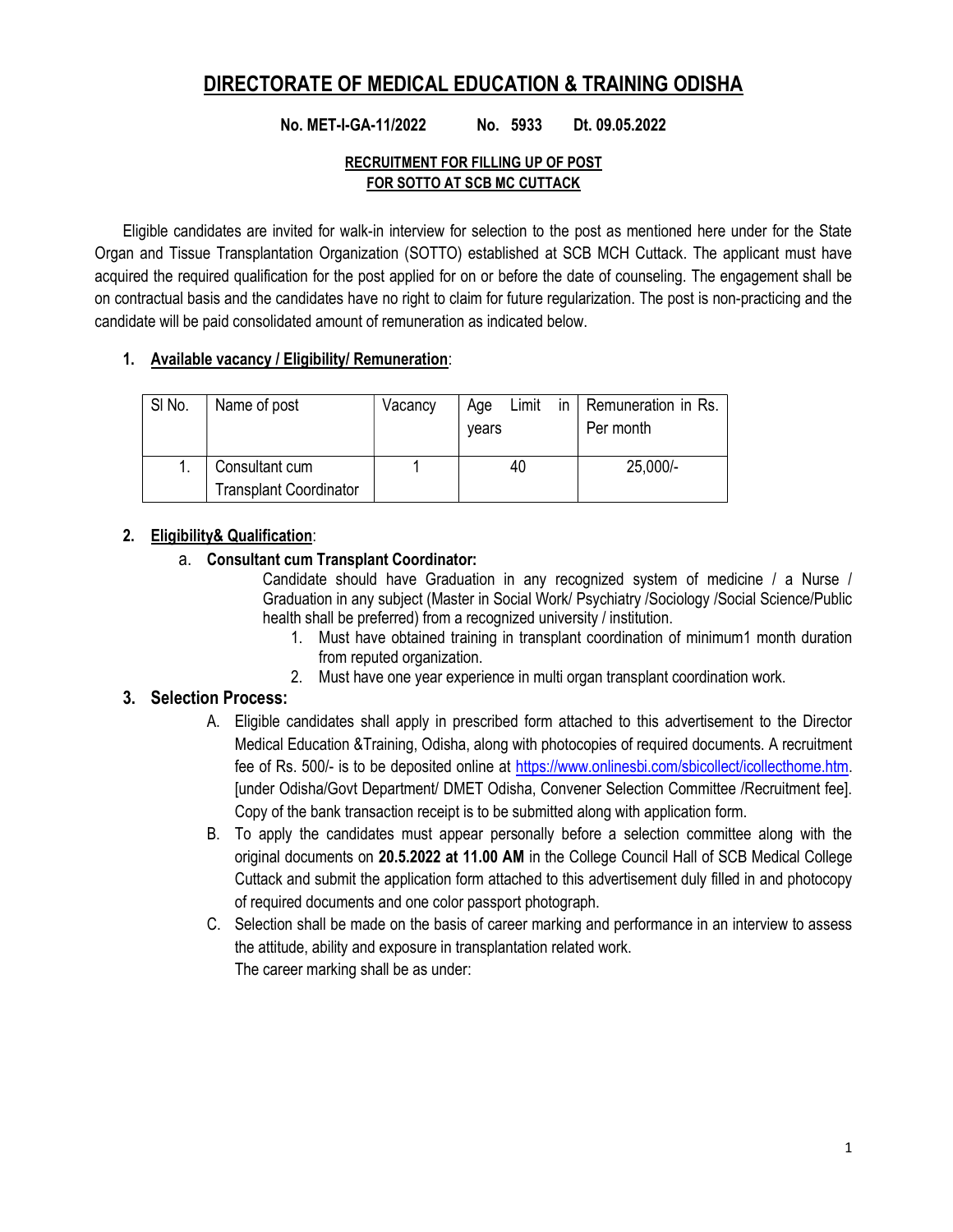Consultant cum Transplant Coordinator

- $\bullet$  HSC 20%
- $\bullet$  +2 20%
- Any system of Medicine (40%) / Other Graduation 20% Post graduation – 20%
- $\bullet$  Interview 20%

List of Selected candidates shall be notified in the website of DMET Odisha in News and Event section. Appointment order shall be issued by DMET, Odisha.

N.B.: In case any candidate is found to have provided a false information or certificate etc. or is found to have withheld or concealed any information, his/her application shall be rejected and disciplinary /legal action as deemed proper will be initiated against him/her.

- D. In case the candidate appointed to a post, fails to join, then the next candidate in the select list may be considered.
- E. All communication shall be made through the website of DMET, Odisha i.e www.dmetodisha.gov.in
- F. The Select List may be kept valid for a period of one year from the date of its publication.

### 4. Terms and Conditions :

As the organ transplantation is a sensitive issue involving many psycho-social and financial factors, the appointed candidate shall have maintain maximum discipline and must follow the following in true letter and spirit.

- a. To treat patients/public as individuals and respect their dignity, and to treat politely and considerately.
- b. To respect patients'/ public right to confidentiality
- c. To listen to patients and respond to their concerns and preferences
- d. To give patients the information they want or need in a way they can understand
- e. To respect patients'/public right to reach decisions about their treatment and care
- f. To support patients in caring for themselves to improve and maintain their health
- g. To be honest and open and act with integrity
- h. To act without delay without putting patients at risk
- i. Never discriminate unfairly
- j. Never abuse patients' trust in you or the public's trust in the Profession.
- k. To remain prepared to justify the decisions and actions as you are personally accountable for your work.
- l. To take care so that patients do not suffer from any physical, financial, psychological harassment by any of your act.

In case any activity of the candidate appointed is observed in relation to non adherence to above, or found to be indulged in any unfair activity, he / she shall be terminated with seven days notice in the greater interest of public and state. Legal action as deemed fit shall also be initiated against such person.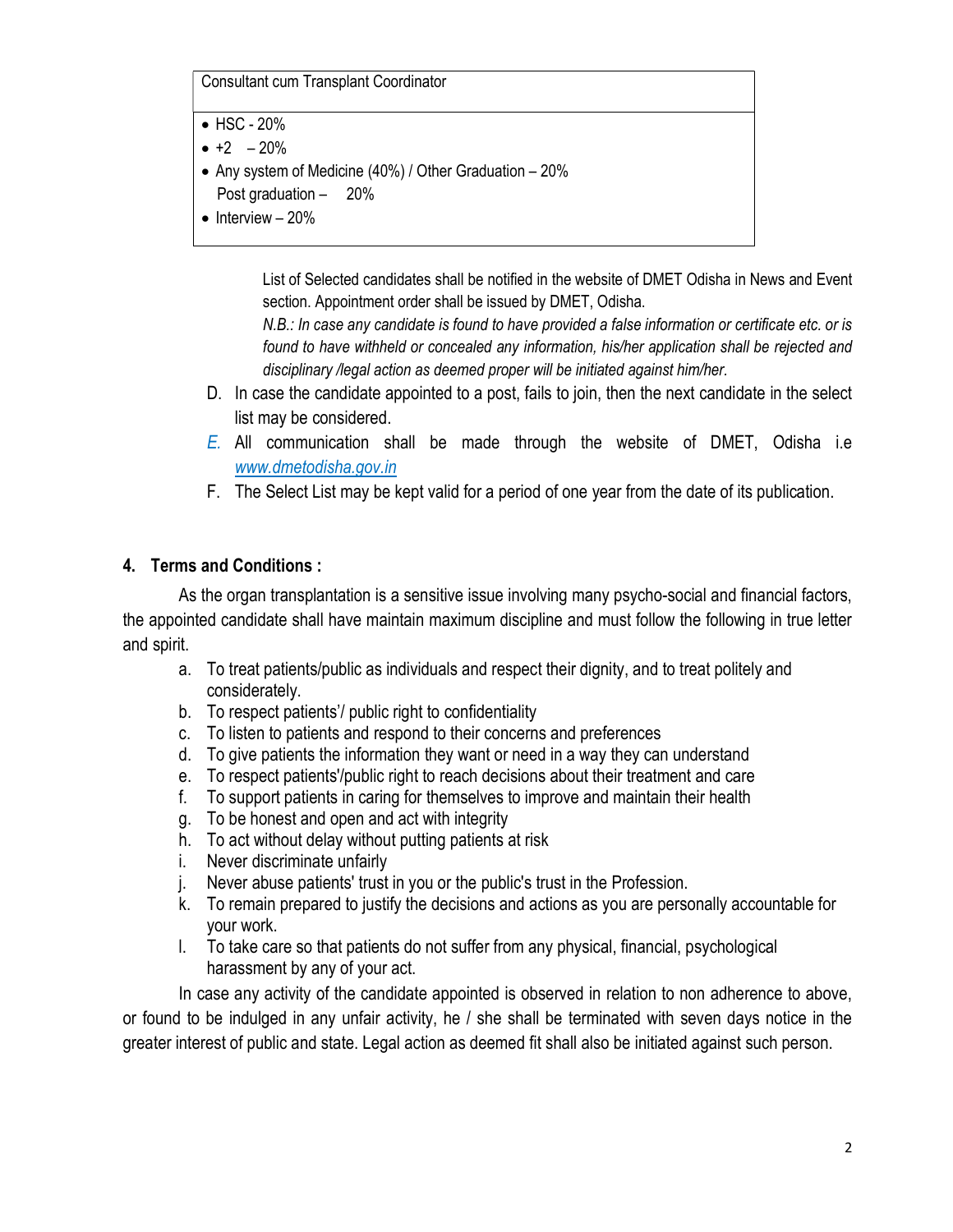#### 5. DOCUMENTS TO BE ATTACHED: (Self-attested photocopies)

- a. Online deposit slip of bank of Rs 500/-
- b. Original application form.
- c. One passport size recent colour photograph signed by the candidate at front to be pasted on the application form.
- d. H.S.C./ Equivalent Certificate in support of age;
- e. +2 / Equivalent Examination Pass Certificate;
- f. Pass Certificate in respect of Eligibility / qualification;
- g. Pass Certificate for any other qualification if claimed as eligibility;
- h. Mark sheet of HSC / +2 / MSW / Mass Communication/ Graduation or any qualification obtained for eligibility.
- i. Experience certificates from appropriate authority
- j. Valid Photo ID issued by the Govt. authorities i.e. Passport/PAN Card/Voter I card/AADHAR card

Sd/-

DMET. Odisha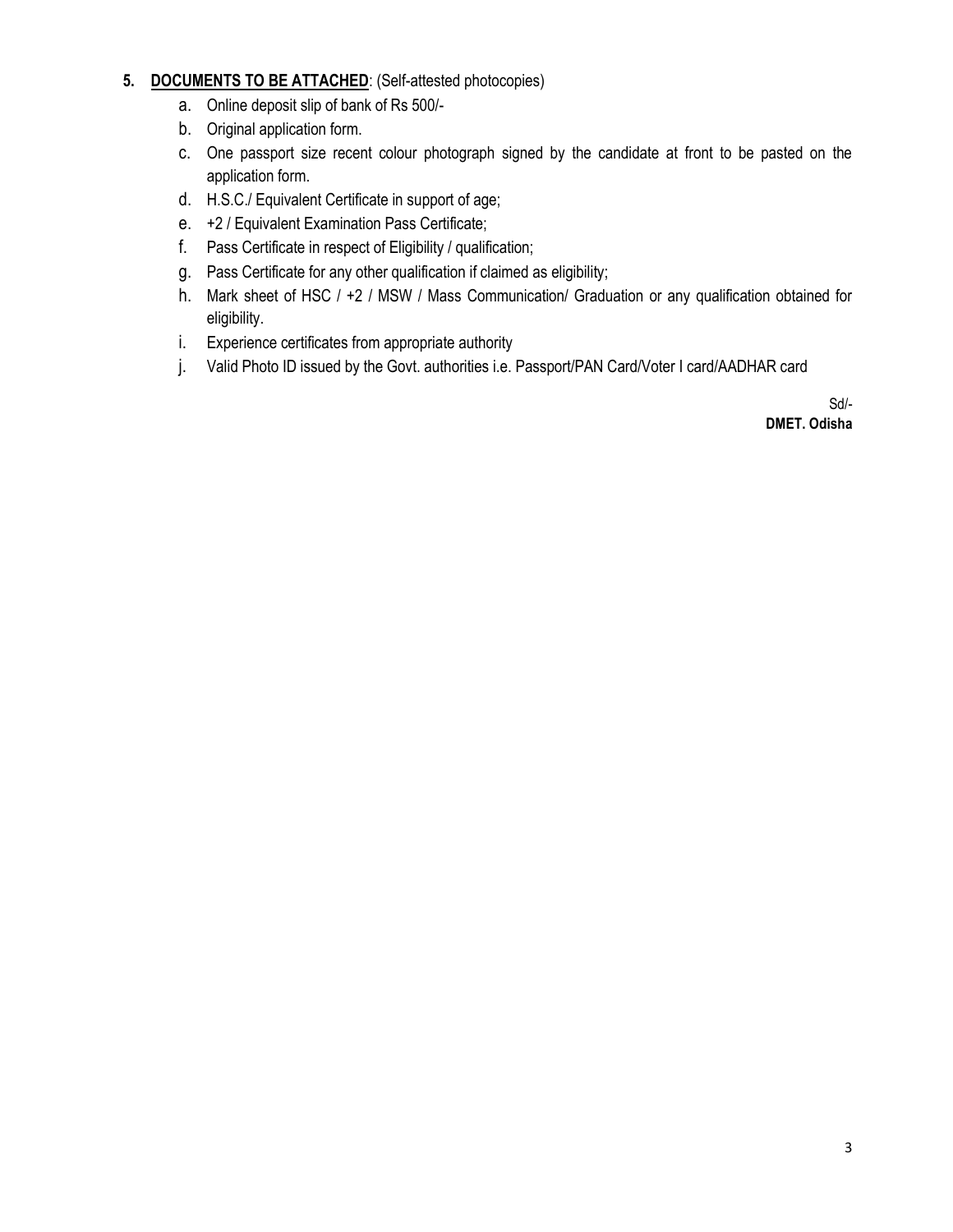# APPLICATION FORM FOR WALK IN INTERVIEW

| 1. Name                                                      |                      |                 |                         |                |                                              |  | Space for color<br>passport |  |  |
|--------------------------------------------------------------|----------------------|-----------------|-------------------------|----------------|----------------------------------------------|--|-----------------------------|--|--|
|                                                              |                      |                 |                         |                |                                              |  | photograph                  |  |  |
| 2. Qualification                                             |                      |                 |                         |                |                                              |  |                             |  |  |
| 3. Name of post applied                                      |                      |                 |                         |                |                                              |  |                             |  |  |
| 4. Address for communication (with m obile no. and email id) |                      |                 |                         |                |                                              |  |                             |  |  |
| 5. Current place of posting                                  |                      |                 |                         |                |                                              |  |                             |  |  |
| 6. Sex                                                       |                      |                 |                         |                |                                              |  |                             |  |  |
| 7. Domicile State                                            |                      |                 |                         |                |                                              |  |                             |  |  |
| 8. Nationality                                               |                      |                 |                         |                |                                              |  |                             |  |  |
| Date of Birth<br>9.                                          |                      |                 |                         |                |                                              |  |                             |  |  |
| 10. Marks secured                                            |                      |                 |                         |                |                                              |  |                             |  |  |
| Examination                                                  | Board/<br>University | Year of passing | Full marks<br>optional) | (excluding 4th | Marks secured<br>(excluding 4th<br>optional) |  | Extra chances<br>taken      |  |  |
| <b>HSC</b>                                                   |                      |                 |                         |                |                                              |  |                             |  |  |
| $+2$                                                         |                      |                 |                         |                |                                              |  |                             |  |  |
| Post graduation                                              |                      |                 |                         |                |                                              |  |                             |  |  |
| 11. Work Experience                                          |                      |                 |                         |                |                                              |  |                             |  |  |
| Name of<br>institution                                       | Designation          | From            |                         | To             |                                              |  | <b>Total period</b>         |  |  |
|                                                              |                      |                 |                         |                |                                              |  |                             |  |  |
|                                                              |                      |                 |                         |                |                                              |  |                             |  |  |
|                                                              |                      |                 |                         |                |                                              |  |                             |  |  |